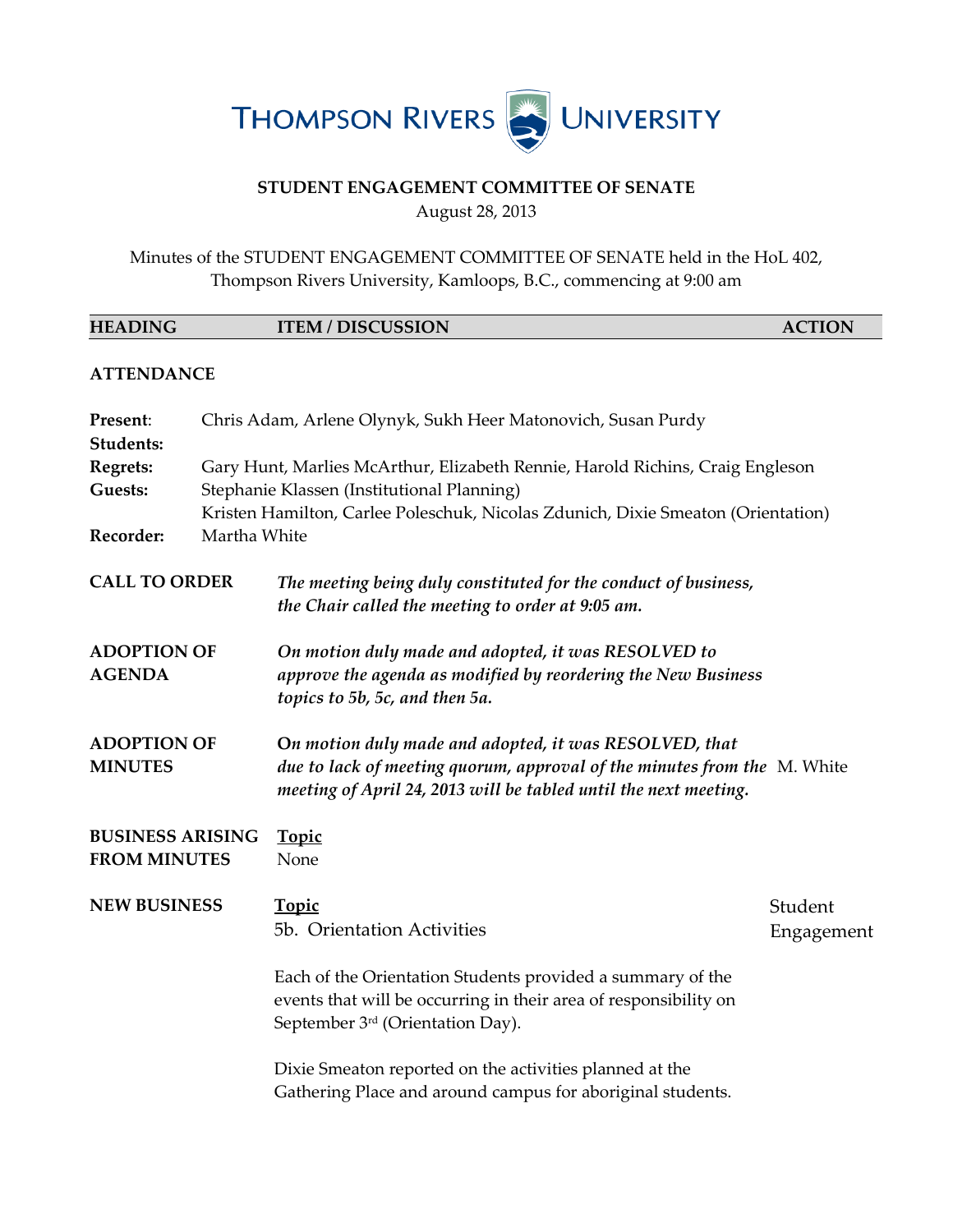## **THOMPSON RIVERS UNIVERSITY Meeting of the Senate Date**

Page 2 of 3 **HEADING ITEM / DISCUSSION ACTION** Nicolas Zdunich reported on the Provost's Faculty Breakfast and new initiatives occurring around the visual presentation of the First Year Convocation. Carlee Poleschuk reported on the First Year Convocation events including new initiatives resulting from feedback received from last year's participants. Nicolas Zdunich reported on the schedule for the Resource Fair and barbeque. Kristen Hamilton reported on some of the current activities occurring at the Student Corner as it supports students needing support around campus and semester start-up as well as future activities occurring in the Centre for Student Engagement. Chris Adam wanted to formally commend the Orientation Team on the great job done around the TRU web site redesign especially the ease of navigation around the Orientation section of the web site. **Topic** 5c. Report from Feedback Subcommittee Due to the very time consuming lead up to Orientation day and since the role of this committee is changing, this reporting has been tabled to a later meeting. Student Engagement **Topic** 5a. Administration of February 2014 NSSE Survey Chris Adam advised that while this committee has no direct role in the final decision making process around this issue, their input would be considered. Three of the six new sub-modules (**Technology, Writing, Academic Advising**, Civic Engagement, Transferable Skills, and Experience with Diverse Perspectives) available on an institution by institution lever for the 2014 NSSE Survey (newly Chris Adam, Stephanie Klassen